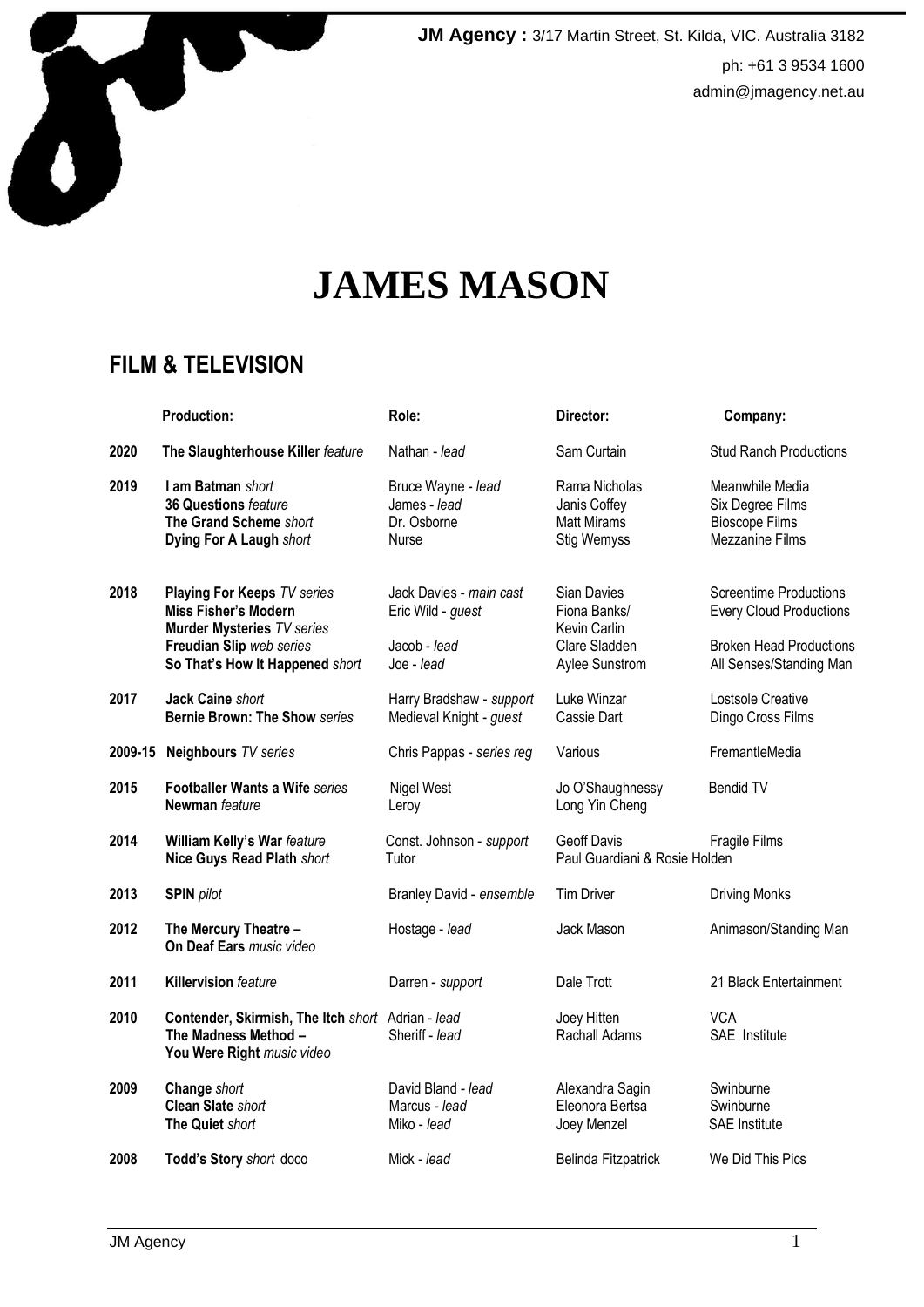

**JM Agency :** 3/17 Martin Street, St. Kilda, VIC. Australia 3182 ph: +61 3 9534 1600 admin@jmagency.net.au

# **THEATRE**

|      | <b>Production:</b>                                                            | Role:                    | Director:                     | Company:                       |
|------|-------------------------------------------------------------------------------|--------------------------|-------------------------------|--------------------------------|
| 2016 | <b>Last Call</b>                                                              | David R. Bertrum - lead  | <b>Christine Sinclair</b>     | Bill Ten Eyck/La Mama          |
| 2013 | <b>Flame Trees</b>                                                            | Matt Sutton - lead       | Perri Cummings                | <b>Tunks Productions</b>       |
| 2009 | Murder on the Puffing Billy Express Billy Liar - lead<br><b>All That Fall</b> | Tommy/Jerry - supporting | Ted Horton<br>David Greenaway | Gemco Players<br>Gemco Players |

#### **COMMERCIALS/PRESENTING**

|      | <b>Production:</b>                                                     | Role:                       | Director:       | Company:                  |
|------|------------------------------------------------------------------------|-----------------------------|-----------------|---------------------------|
| 2020 | <b>Ford Commercial Vehicles TVC</b>                                    | Plumber - lead              | Ed McGill       | Guilty                    |
| 2018 | <b>Budget Backpacker-</b><br><b>Iceland</b> travel doco                | Host                        | Chelsea Ryan    | Urban Fiasco              |
| 2016 | eiengineering TVC<br>Positive Connect Campaign app                     | Glenn - lead<br>Matt - lead | James Mason     | Standing Man<br>Swinburne |
| 2009 | <b>Operation Christmas Child -</b><br><b>Samaritans Purse</b> campaign | Peter - lead                | Marcus Flack    | <b>Liquid Creations</b>   |
|      | You Wouldn't Drink It -<br><b>Samaritans Purse</b> campaign            | Sam - support               | Marcus Flack    | <b>Liquid Creations</b>   |
|      | New Path web commercial                                                | Lead                        | Toni Andonovski | Andon Creative            |

# **DIRECTING/PRODUCING**

|      | <b>Production:</b>                                                                                                                    | Role:                                                                                | Company:                                                                                                                                  |
|------|---------------------------------------------------------------------------------------------------------------------------------------|--------------------------------------------------------------------------------------|-------------------------------------------------------------------------------------------------------------------------------------------|
| 2019 | The Grand Scheme short                                                                                                                | Producer/Cast                                                                        | Bioscope Films/Standing Man                                                                                                               |
| 2018 | Deep Sea Fishing short<br>So That's How It Happened short<br>Kawasaki Disease campaign<br><b>MANS</b> short<br>One with the Lot short | Producer<br>Producer/Lead Cast<br>Producer/Director<br>Producer<br>Producer/Director | Bioscope Films/Standing Man<br>All Senses Productions/Standing Man<br>Animason/Standing Man<br>Frogmore Road/Standing Man<br>Standing Man |
| 2016 | eiengineering TV commercials                                                                                                          | Producer/Director/Lead Cast                                                          | Standing Man                                                                                                                              |
| 2014 | <b>Someone Else short</b>                                                                                                             | Exectutive Producer/Director                                                         | Standing Man                                                                                                                              |

**2012 The Mercury Theatre –**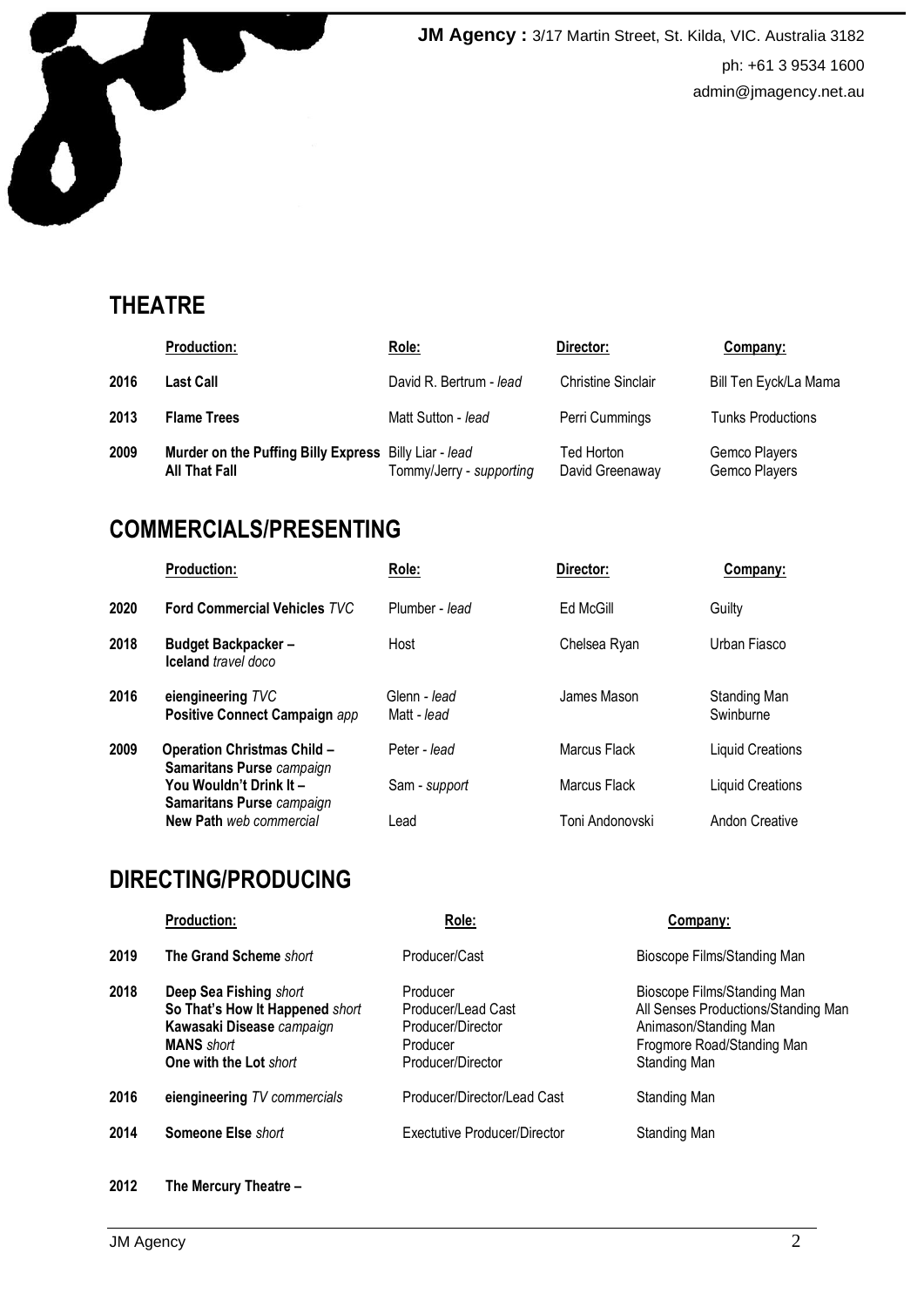

**JM Agency :** 3/17 Martin Street, St. Kilda, VIC. Australia 3182 ph: +61 3 9534 1600 admin@jmagency.net.au

**On Deaf Ears** *music video* Producer/Cast **Animason/Standing Man** 

#### **VOICEOVER**

- **2020 Worksafe**  *web campaign*
- **2018 AHM**  *television commercial*
- **2017 Worksafe**  *radio commercial*
- **San Churros** *radio commercial*
- **Officeworks** *radio commercial*<br>**2016** Headspace *educational video*
- **2016 Headspace**  *educational video*

## **AWARDS**

|      | <u>Award:</u>               | Category:                       | Role:                   | Result:    |
|------|-----------------------------|---------------------------------|-------------------------|------------|
| 2014 | Soap Extra Awards           | <b>Most Topical Storyline</b>   | Chris' Coward Punch     | Win        |
| 2012 | <b>TV Week Logie Awards</b> | Most Popular New<br>Male Talent | Chris Pappas-Neighbours | Nomination |

# **OTHER**

|      | <b>Production:</b>         | Role:                              | Director:     | Company:              |
|------|----------------------------|------------------------------------|---------------|-----------------------|
| 2019 | The Addam Family musical   | Cinematography                     | Elise Cavallo | <b>Emmaus College</b> |
| 2018 | Dr Seuss musical           | Cinematography                     | Elise Cavallo | <b>Emmaus College</b> |
| 2017 | The Little Mermaid musical | Stage Manager &<br>Cinematographer | Elise Cavallo | <b>Emmaus College</b> |
| 2016 | Hairspray musical          | Stage Manager &<br>Cinematographer | Elise Cavallo | <b>Emmaus College</b> |

## **TRAINING**

| 2018 | Intimacy on Set w/ Ita O'Brien - MEAA                      |  |  |
|------|------------------------------------------------------------|--|--|
|      | Voiceover Workshop w/ Margot Knight - MEAA                 |  |  |
| 2017 | Director Workshop w/ Tony Ayres - Melbourne Acting Academy |  |  |
|      | Masterclass, Howard Fine - HFAS Melbourne                  |  |  |
| 2016 | Triage w/ Lesly Kahn - Lesly Kahn & Company                |  |  |
|      | Acting Workshop w/ Dana Reid - MEAA                        |  |  |
|      | Monday Night Masterclass w/ Howard Fine - HFAS Los Angeles |  |  |
|      | <b>Sexuality on Screen - Kim Farrant</b>                   |  |  |
|      | <b>Private Vocal Coaching - David Coury</b>                |  |  |
|      | <b>Private Dance Coaching - Rob Mulholland</b>             |  |  |
|      | <b>Private Singing Coaching - Sally McKenzie</b>           |  |  |
| 2015 | Masterclass w/ Howard Fine - HFAS Melbourne                |  |  |
|      | <b>Private Acting Coaching - Jasper Bagg</b>               |  |  |
|      | Comprehesive Technique w/ Howard Fine - HFAS Los Angeles   |  |  |